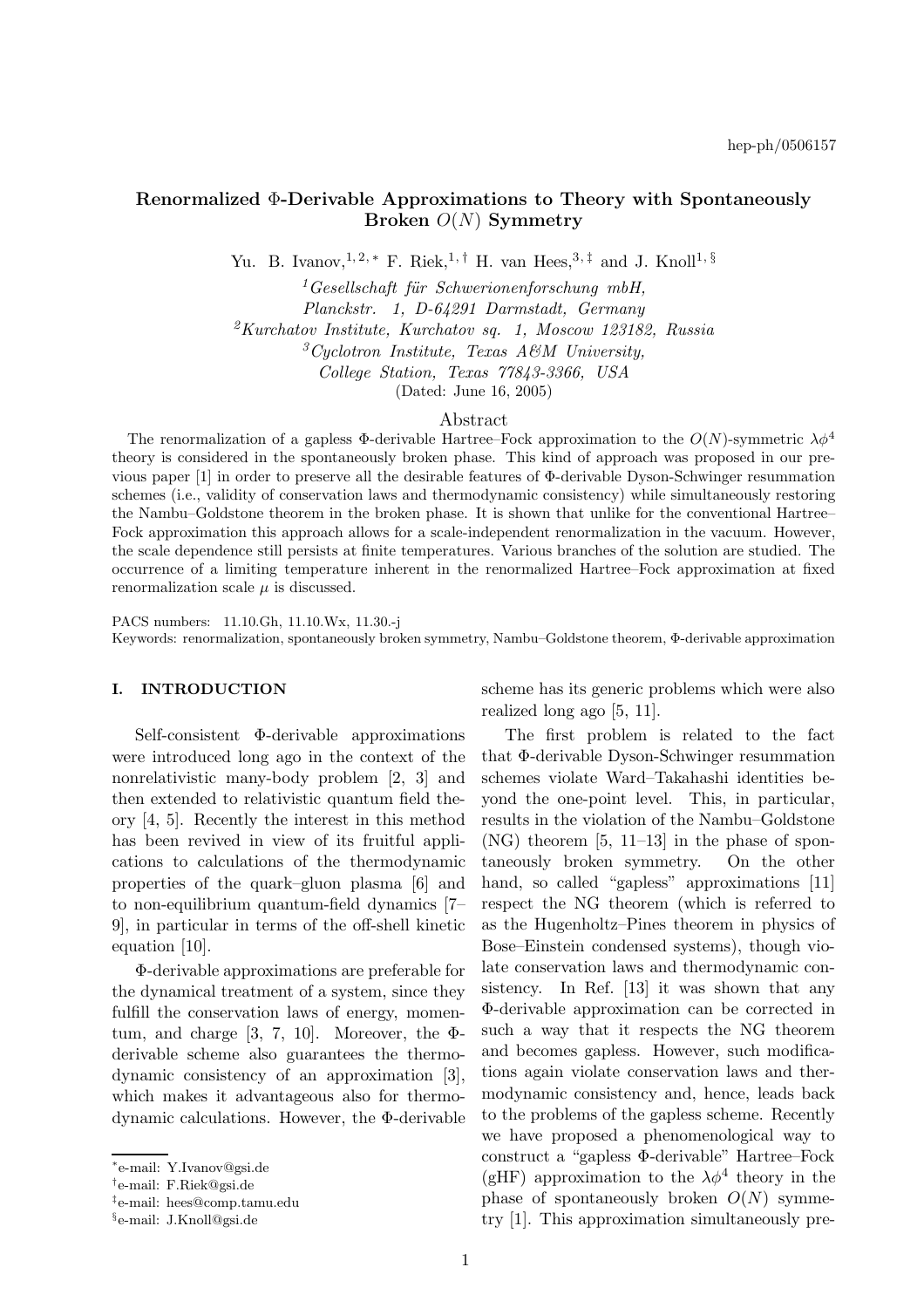serves all the desirable features of Φ-derivable schemes and respects the Nambu–Goldstone theorem in the broken phase. The treatment of Ref. [1] was based on a naive renormalization, where all divergent terms were simply omitted. This was done in order to avoid possible confusions between effects of restoring the NG theorem and those related to renormalization. In the present paper we return to the issue of renormalization.

The renormalization of the Φ-derivable approximations is precisely the second main problem. Following Baym and Grinstein [5] it was believed that renormalization of Φ-derivable approximations is possible only with medium (e.g., temperature) dependent counter terms, which is inconsistent with the goal of renormalization. Great progress in the proper renormalization of such schemes was recently achieved in Refs. [13, 14, 16–18]. As the main result it was shown that partial resummation schemes can indeed be renormalized with medium-independent counter terms provided the scheme is generated from a two-particle irreducible (2PI) functional, i.e., a Φ-functional. Still, as we are going to demonstrate below, certain problems remain in the case of spontaneously broken symmetry.

As an example case we investigate the  $O(N)$ model in the spontaneously broken phase which is a traditional touchstone for new theoretical approaches, well applied to a variety of physical phenomena, such as the chiral phase transition in nuclear matter. Thus we continue the discussion of the "gapless Hartree-Fock approximation started in our previous paper [1] and investigate its features towards renormalization in comparison to the standard HF-approximation.

#### II. GAPLESS HARTREE–FOCK (gHF) APPROXIMATION

We consider the  $O(N)$ -model Lagrangian

$$
\mathcal{L} = \frac{1}{2} (\partial_{\mu} \phi_a)^2 - \frac{1}{2} m^2 \phi^2 - \frac{\lambda}{4N} (\phi^2)^2
$$
  
+  $H \cdot \phi,$  (1)

scalar field,  $\phi^2 = \phi_a \phi_a$ , with summation over a all 2PI interaction terms, i.e. also those of zero

implied. For  $H = 0$  this Lagrangian is invariant under  $O(N)$  rotations of the fields. If  $H = 0$ and  $m^2 < 0$ , the symmetry of the ground state is spontaneously broken down to  $O(N-1)$ , with  $N-1$  Goldstone bosons (pions). The external field  $H \cdot \phi = H_a \phi_a$  is a term which explicitly breaks the  $O(N)$  symmetry. It is introduced to give the physical value of 140 MeV to the pion mass.

The effective action  $\Gamma$  for this Lagrangian in the real-time formalism is defined as (cf. Ref. [7])

$$
\Gamma\{\phi, G\} = I_0(\phi) + \frac{\mathrm{i}}{2} \text{Tr}\left(\ln G^{-1}\right)
$$
  
+ 
$$
\frac{\mathrm{i}}{2} \text{Tr}\left(D^{-1}G - 1\right) + \Phi_{\text{real-time}}\{\phi, G\},\tag{2}
$$

where  $\phi$  is the expectation value of the field, G is the Green's function, D is the free Green's function,  $I_0(\phi)$  is the *free* classical action of the  $\phi$  field, Tr implies space–time integration and summation over field indices  $a, b, \ldots$  All the considerations below are performed in terms of the thermodynamic Φ functional which differs from  $\Phi_{\text{real-time}}$  in the factor of i $\beta$ , where  $\beta = 1/T$  is the inverse temperature. In the case of a spatially homogeneous thermodynamic system, an additional factor appears: the volume V of the system. Thus, the thermodynamic  $\Phi$  is

$$
\Phi = (-iT/V)\Phi_{\text{real-time}}.
$$

In terms of the CJT formalism [4], the same effective action  $\Gamma$  is given as (e.g., cf. Ref. [8])

$$
\Gamma\{\phi, G\} = I(\phi) + \frac{i}{2} \text{Tr} (\ln G^{-1}) + \frac{i}{2} \text{Tr} (D_{\phi}^{-1} G - 1) + \Gamma_2\{\phi, G\},
$$
\n(3)

i.e., already in terms of the tree-level Green's function,  $D_{\phi}(1,2) = \frac{\delta^2 I}{\delta \phi_2 \delta \phi_1}$ , and the full classical action of the  $\phi$  field,  $I(\phi)$ . In the thermodynamic limit, the effective potential,  $V<sub>CJT</sub>$ , and its interaction part,  $V_2$ , are defined as

$$
V_{\text{CJT}} = (-iT/V)\Gamma, \quad V_2 = (-iT/V)\Gamma_2.
$$

where  $\phi = (\phi_1, \phi_2, ..., \phi_N)$  is an N-component same. Contrary to  $V_2$ , the  $\Phi$  functional includes Naturally,  $V_2$  is similar to  $\Phi$  but is not quite the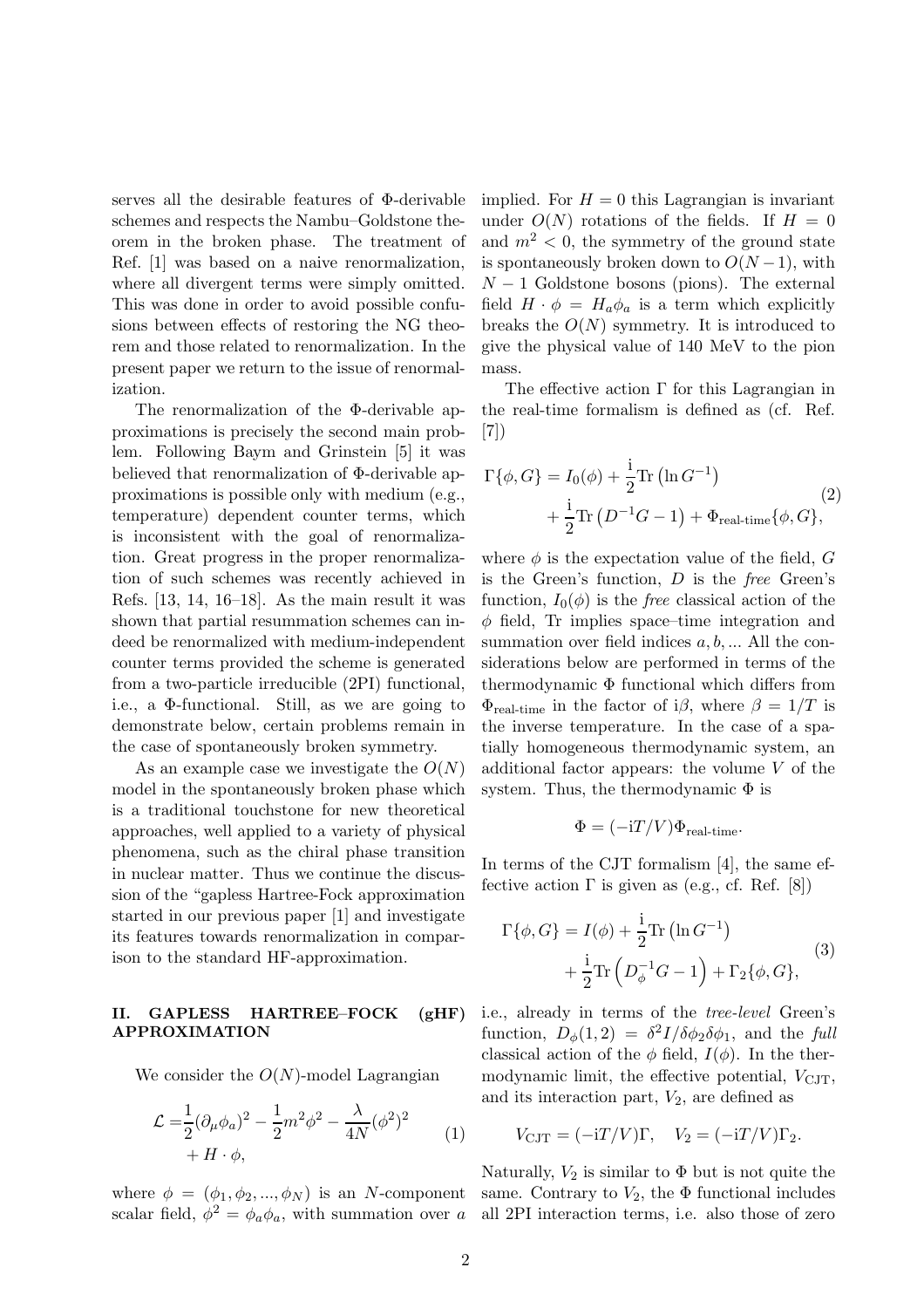and first loop order which result from interactions with the classical field (first two graphs in  $(4)$ ).

The gHF approximation to the  $O(N)$  theory is defined by the  $\Phi$  functional [1]

$$
\Phi_{\text{gHF}} = \mathbf{X} \mathbf{X} + \mathbf{X} + \mathbf{X} + \mathbf{X} + \Delta \Phi, \quad (4)
$$

where the diagrams on the r.h.s. constitutes the conventional HF approximation, while the phenomenological NG-theorem-restoring correction  $\Delta\Phi$  is specified below, see Eq. (9). Here the crossed pins denote the classical fields  $\phi_a$ , and loops are tadpoles

$$
\bigotimes_{i} Q_{ab} = \int_{\beta} d^4k G_{ab}(k) \tag{5}
$$

in terms of  $G_{ab}$  Green's functions, where the Matsubara summation

$$
\int_{\beta} d^4q f(q) \equiv T \sum_{n=-\infty}^{\infty} \int \frac{d^3q}{(2\pi)^3} f(2\pi \mathrm{i} n T, \vec{q}) \tag{6}
$$

is implied with  $T$  being a finite temperature.

Within the Φ-derivable scheme the r.h.s. of the equations of motion for the classical field  $(J)$ and the Green's function (self-energy  $\Sigma$ ) follow from the functional variation of  $\Phi_{\text{gHF}}$  with respect to the classical field  $\phi$  and Green's function G, respectively

$$
\Box \phi + m^2 \phi = J = \frac{\delta \Phi_{\text{gHF}}}{\sum_{i=1}^{N} \phi_{\text{gHF}}} = \sum_{i=1}^{N} \sum_{j=1}^{N} \phi_{\text{gHF}} \phi_{\text{gHF}}
$$
\n
$$
G^{-1} - D^{-1} = \Sigma = 2 \frac{\delta \Phi_{\text{gHF}}}{\delta G}
$$
\n
$$
= \sum_{i=1}^{N} \phi_{\text{gHF}} + 2 \frac{\delta \Delta \Phi}{\delta G}, \quad (8)
$$

where  $D$  is the free propagator.

The  $\Delta\Phi$  correction, introduced in Ref. [1], is unambiguously determined proceeding from the following requirements: (i) it restores the NG theorem in the broken-symmetry phase, (ii) it does not change results in the phase of restored  $O(N)$  symmetry, because there is no need for it, (iii) it does not change the HF equation for the classical field, since the conventional Φderivable and gapless schemes [5, 11] provide the same classical-field equation already without any modifications. In particular, due to this latter requirement the  $\Delta\Phi$  correction does not contribute to the classical-field equation (7). Proceeding from these requirements, this  $\Delta\Phi$  can be presented in manifestly  $O(N)$  symmetric form

$$
\Delta \Phi = -\frac{\lambda}{2N} \left[ N(Q_{ab})^2 - (Q_{aa})^2 \right]. \tag{9}
$$

Here and below, summation over repeated indices  $a, b, c, \ldots$  is implied, if it is not pointed out otherwise.

The nature of this correction can be understood as follows. For the full theory, i.e., when all diagrams in the  $\Phi$  functional are taken into account, the gapless and Φ-derivable schemes are identical and both respect the NG theorem. The conventional Φ-derivable HF approximation omits an infinite set of diagrams which is necessary to restore its equivalence with the gapless scheme. The  $\Delta\Phi$  correction to the HF approximation takes into account a part of those omitted diagrams (at the level of the actual approximation), and thus restores this equivalence in the pion sector. For the further discussion we switch to the notation in terms of the CJT effective potential, see e.g. [4, 19, 20], in order to comply with previous considerations in the literature.

The manifestly symmetric form of the CJT effective potential in the gHF approximation reads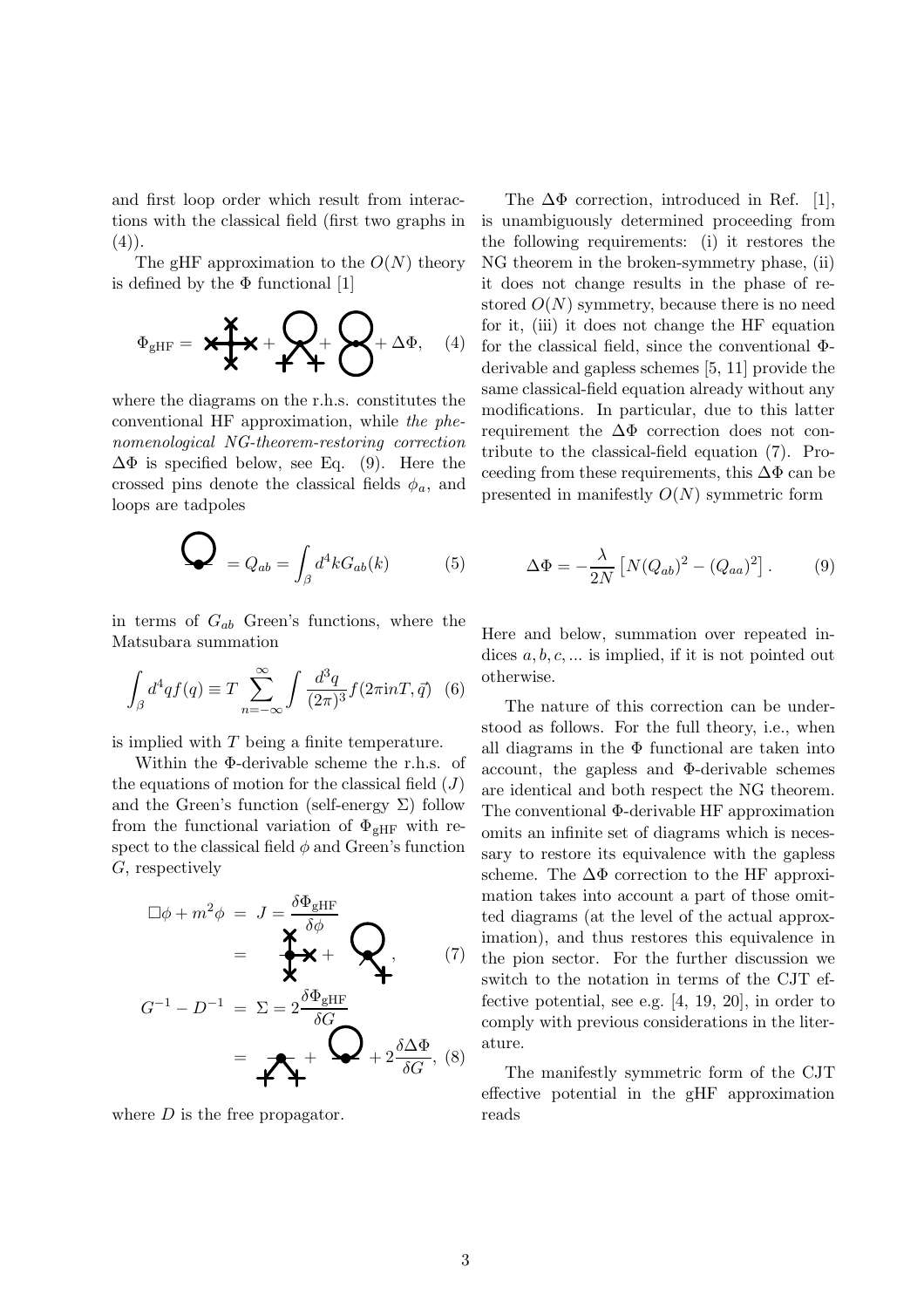$$
V_{\text{gHF}}(\phi, G) = \frac{1}{2}m^2\phi^2 + \frac{\lambda}{4N}(\phi^2)^2 - H \cdot \phi + \frac{1}{2} \int_{\beta} d^4k \ln \det G^{-1}(k) + \frac{1}{2} \int_{\beta} d^4k \left\{ \left[ \left( k^2 + m^2 \right) \delta_{ab} + \frac{\lambda}{N} \left( \phi^2 \delta_{ab} + 2\phi_a \phi_b \right) \right] G_{ba}(k) - 1 \right\} + \frac{\lambda}{4N} \left( Q_{aa} Q_{bb} + 2Q_{ab} Q_{ba} \right) + \Delta \Phi,
$$
\n(10)

e.g., cf. [20]. All quantities are symmetric with respect to permutations of indices.

Since the self-energy (8) is momentum independent, the general form of the Green's function can be written as follows

$$
G_{ab}^{-1}(k) = k^2 \delta_{ab} + M_{ab}^2,
$$
 (11)

where  $M_{ab}^2$  is a constant mass matrix. The equations for  $G_{cd}$ , i.e., for the corresponding tadpoles  $Q_{ab}$ , and the fields  $\phi_c$  result from variations of  $V_{\text{gHF}}$  over  $G_{cd}$  and  $\phi_c$ , respectively,

$$
M_{cd}^{2} = m^{2} \delta_{cd}
$$
\n
$$
+ \frac{\lambda}{N} \left[ \phi^{2} \delta_{cd} + 2 \phi_{c} \phi_{d} + 3 Q_{aa} \delta_{cd} + 2 (1 - N) Q_{cd} \right],
$$
\n
$$
H_{c} = m^{2} \phi_{c} + \frac{\lambda}{N} \left[ \phi^{2} \phi_{c} + Q_{aa} \phi_{c} + 2 Q_{cd} \phi_{d} \right].
$$
\n(13)

These are equations in a general nondiagonal representation. Applying projectors

$$
\Pi_{cd}^{\pi} = \frac{1}{N-1} \left( \delta_{cd} - \phi_c \phi_d / \phi^2 \right), \qquad (14)
$$

$$
\Pi_{cd}^{\sigma} = \phi_c \phi_d / \phi^2, \qquad (15)
$$

to Eq. (12), we project it on  $\pi$  and  $\sigma$  states. In order to project the mean-field equation (13) on the  $\sigma$ -direction, we just multiply it by  $\phi_c$ .

In the diagonal representation ( $\phi_{\sigma} \neq 0, H_{\sigma} =$ H and  $H_{\pi} = \phi_{\pi} = 0$ ) these equations take the following form

$$
M_{\sigma}^{2} = m^{2} + \frac{\lambda}{N} \left[ 3\phi^{2} + (5 - 2N)Q_{\sigma} + 3(N - 1)Q_{\pi} \right]
$$
  
=  $M_{\pi}^{2} + \frac{\lambda}{N} \left[ 2\phi^{2} + 2(N - 1)(Q_{\pi} - Q_{\sigma}) \right],$  (16)  
 $M_{\pi}^{2} = m^{2} + \frac{\lambda}{N} \left[ \phi^{2} + 3Q_{\sigma} + (N - 1)Q_{\pi} \right],$  (17)

where  $M_{\pi}^2 = \Pi_{dc}^{\pi} M_{cd}^2$  and  $M_{\sigma}^2 = \Pi_{dc}^{\sigma} M_{cd}^2$ . Here we used  $Q_{\sigma} = Q_{\sigma\sigma}$  and  $Q_{\pi} = Q_{\pi\pi}$  in terms of definition (5). From these equations it is evident that the NG theorem is fulfilled. Indeed, in the phase of spontaneously broken symmetry  $(H = 0)$  the square-bracketed term of the field equation (18) equals zero, which is precisely the pion mass, cf. Eq. (17). At the same time, as it has been demonstrated in numerous papers (see, e.g., Refs. [5, 11, 12, 19]), the solution of the conventional HF set of equations  $(7)-(8)$ , i.e., without  $\Delta\Phi$ , violates the NG theorem. A detailed analysis of the conventional HF equations in a notation similar to ours has been given in Ref. [19].

# III. RENORMALIZATION OF THE gHF APPROXIMATION

Significant progress in proper renormalization of Φ-derivable approximations was recently achieved in Refs. [13, 14, 16]. Here we follow the renormalization scheme of Ref. [13], i.e., that constructed precisely for the conventional HF approximation to  $\lambda \phi^4$  theory in the  $O(N)$  broken phase. This renormalization is based on the BPHZ formalism.

#### A. Equations of Motion

, (16) tadpole terms which, based on the explicit form The equations of motion  $(16)$ – $(18)$  involve of the Green's function (11), can be written as

$$
M_{\pi}^{2} = m^{2} + \frac{\Lambda}{N} \left[ \phi^{2} + 3Q_{\sigma} + (N - 1)Q_{\pi} \right], \qquad (17)
$$
  

$$
H = \phi \left[ m^{2} + \frac{\lambda}{N} \left( \phi^{2} + 3Q_{\sigma} + (N - 1)Q_{\pi} \right) \right], \qquad (18)
$$
  

$$
Q_{a} = \int \frac{d^{3}k}{(2\pi)^{3}} \frac{1}{\epsilon_{a}(\vec{k})} \left[ n \left( \epsilon_{a}(\vec{k}) \right) + \frac{1}{2} \right], \qquad (19)
$$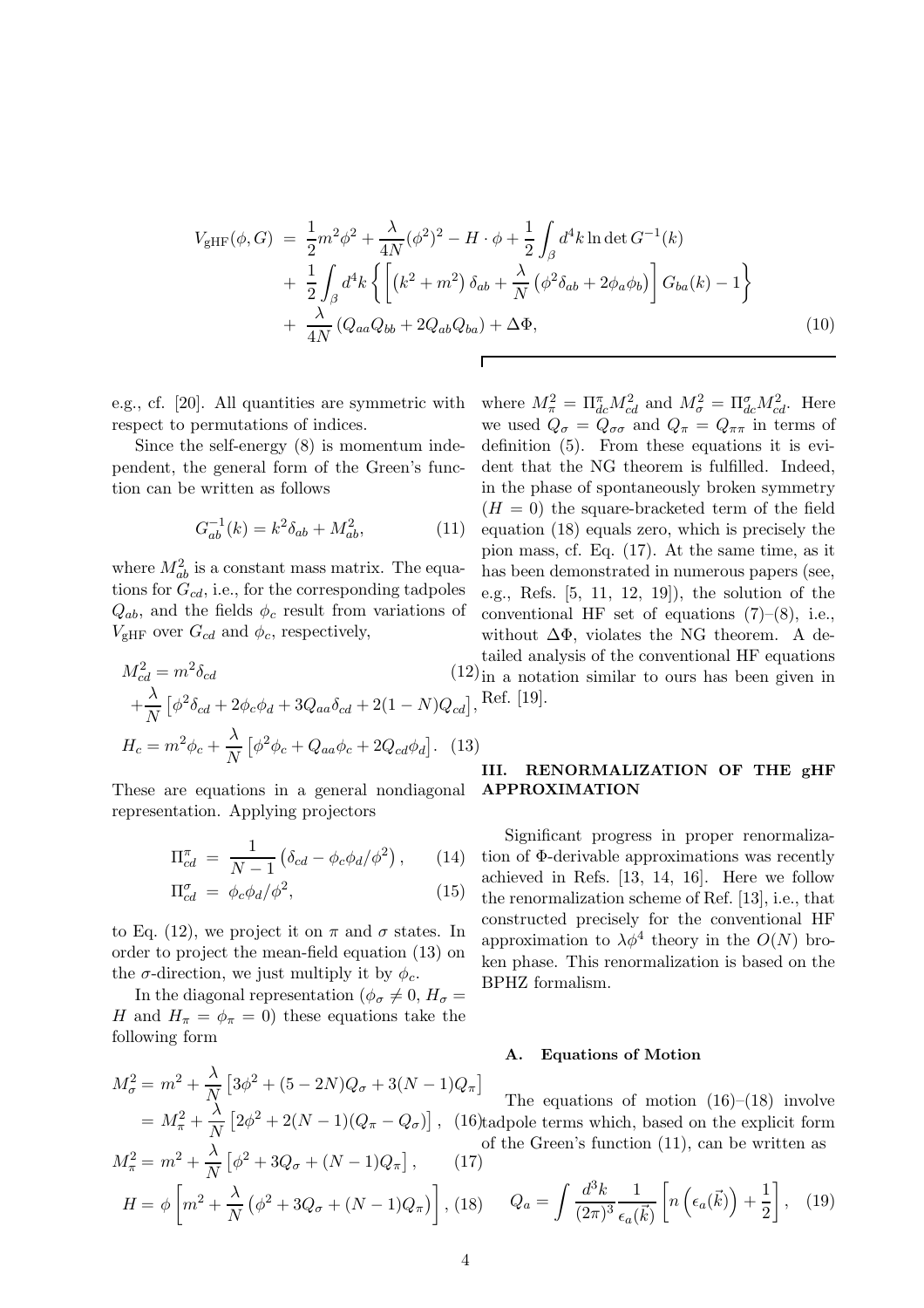where  $\epsilon_a(\vec{k}) = (\vec{k}^2 + M_a^2)^{1/2}$  and

$$
n(\epsilon) = \frac{1}{\exp(\epsilon/T) - 1} \tag{20}
$$

is the thermal occupation number. Evidently, the Q-function consists of two parts

$$
Q_a = Q_a^T + Q_a^{\text{(div)}},\tag{21}
$$

where

$$
Q_a^T = \int \frac{d^3k}{(2\pi)^3} \frac{1}{\epsilon_a(\vec{k})} n\left(\epsilon_a(\vec{k})\right) \tag{22}
$$

is the convergent thermal part of the tadpole, which is finite, and the divergent part

$$
Q_a^{(\text{div})} = \frac{1}{2} \int \frac{d^3k}{(2\pi)^3} \frac{1}{\epsilon_a(\vec{k})}
$$
  
= 
$$
\frac{M_a^2}{(4\pi)^2} \left( -\frac{1}{\epsilon} + \ln \frac{M_a^2}{\mu^2} - 1 \right)
$$
 (23)

is regularized within dimensional regularization. Here  $\epsilon \to 0$ , and  $\mu$  is a regularization scale. We apply the same mass independent renormalization conditions as in Ref. [13], i.e., that in the symmetric vacuum the self-energies vanish [21]

$$
\Sigma_a(T = 0, \phi = 0, m^2 = \mu^2 > 0) = 0, (24)
$$
  

$$
\partial_{m^2} \Sigma_a(T = 0, \phi = 0, m^2 = \mu^2 > 0) = 0, (25)
$$

for all a. Such a renormalization scheme preserves the  $O(N)$  symmetry of the model [21]. Since  $\Sigma_a$  is momentum independent in the approximation under consideration, additional momentum-derivative conditions are not required. Upon application of this scheme, Eqs.  $(16)$ – $(18)$  keep their form with the  $Q_a$  quantities substituted by the renormalized tadpoles.

$$
Q_a^{(\text{ren})} = Q_a^T + \frac{1}{(4\pi)^2} \left[ M_a^2 \left( \ln \frac{M_a^2}{\mu^2} - 1 \right) + \mu^2 \right]. (26)
$$

As it was shown in Ref. [13], this renormalization description requires only vacuum (temperature independent) counter terms. For the sake of further discussion, note that according to Ref. [13] the renormalization of the conventional HF approximation results in precisely the same equations as those in the CT scheme of Ref. [19], in spite of the different approaches used. The renormalized conventional HF approximation was thoroughly studied in [19]. Therefore, those results are very useful for comparison with the present treatment.

# B. Effective Potential

The thermodynamic potential (10) is renormalized following the procedure outlined in Ref. [14]. In the gHF approximation complications arise only in the ln det  $G^{-1}(k)$  term. Because of the topology of the diagrams used in the gHF approximation, for all other contributions to the effective action, we only have to insert the already renormalized self-energies, i.e.,  $Q_a^{\text{(ren)}}$ tadpoles of Eq. (26), to renormalize them. This is legitimate, because we do not encounter any additional contributions from subdivergences, cf. Ref. [14]. In the diagonal representation the remaining part to be renormalized takes the form

$$
\frac{1}{2} \int_{\beta} d^4 k \ln \det G^{-1}(k) = L_{\sigma} + (N - 1)L_{\pi}, (27)
$$

where we have introduced the brief notation

$$
L_a = \frac{1}{2} \int_{\beta} d^4 k \ln G_a^{-1}(k)
$$
  
= 
$$
\int \frac{d^3 k}{(2\pi)^3} \left\{ \frac{\epsilon_a}{2} + T \ln \left[ 1 - \exp\left( -\frac{\epsilon_a}{T} \right) \right] \right\} (28)
$$

The  $L_a$  also consists of two parts: the convergent thermal part

$$
L_a^T = T \int \frac{d^3k}{(2\pi)^3} \ln \left[ 1 - \exp\left( -\frac{\epsilon_a(\vec{k})}{T} \right) \right], (29)
$$

which is finite, and the divergent integral

$$
L_a^{(\text{div})} = \int \frac{d^3k}{(2\pi)^3} \frac{\epsilon_a(\vec{k})}{2}.
$$
 (30)

This expression implicitly depends on temperature through the mass  $M_a$ . We regularize it by means of a momentum cut-off  $\Lambda$ :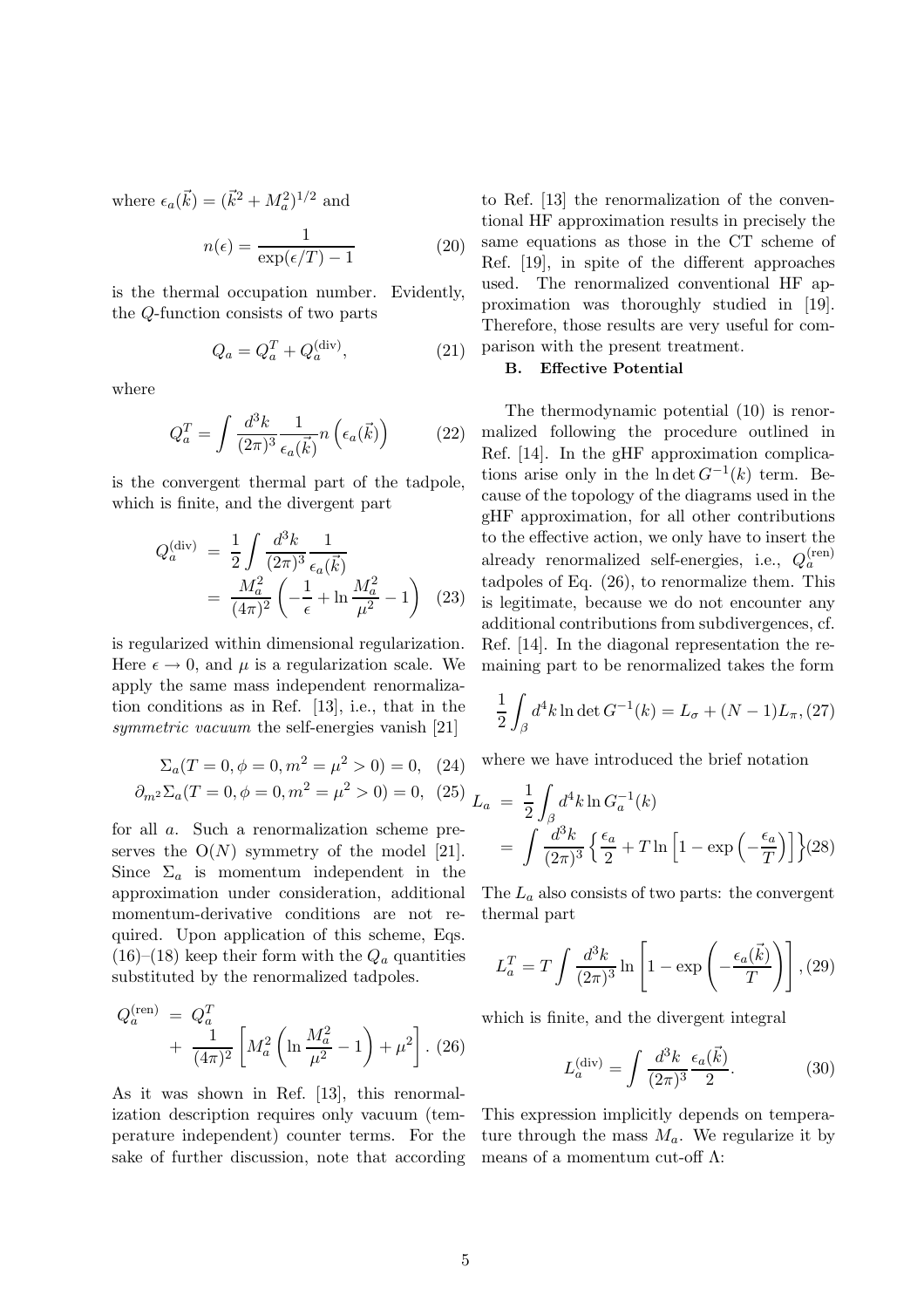$$
L_a^{(\text{reg})}(M_a) = \int \frac{d^3k}{(2\pi)^3} \frac{\epsilon_a(\vec{k})}{2} \Theta\left(\Lambda^2 - \epsilon_a^2(\vec{k})\right) = \frac{1}{3(2\pi)^2} \left((\Lambda^2 - M_a^2)^{3/2} \Lambda - \frac{1}{8} \left[2\Lambda^3 \sqrt{\Lambda^2 - M^2} - 5\Lambda M^2 \sqrt{\Lambda^2 - M^2} - 3M^4 \ln M + 3M^4 \ln \left(\Lambda + \sqrt{\Lambda^2 - M^2}\right)\right]\right)
$$
(31)

To renormalize the effective potential, we use a mass-independent renormalization scheme in order to avoid effects of unphysical IR singularities. We impose the following renormalization conditions on the effective potential

$$
V^{(\text{ren})} (T=0, \phi=0, m^2) \big|_{m^2=\mu^2>0} = 0, \tag{32}
$$

$$
\partial_{m^2} V^{(\text{ren})} \left( T = 0, \phi = 0, m^2 \right) \Big|_{m^2 = \mu^2 > 0} = 0,\tag{33}
$$

$$
\partial_{m^2}^2 V^{(\text{ren})} \left( T = 0, \phi = 0, m^2 \right) \Big|_{m^2 = \mu^2 > 0} = 0. \tag{34}
$$

We need precisely these three conditions to remove all the divergences. Imposing these conditions, we keep in mind that other parts of the effective potential, except for  $L_a$ , have already been renormalized such that they fulfill these conditions on their own. This leads to

$$
L_a^{\text{(ren)}} = L_a^T + \lim_{\Lambda \to \infty} \left[ L_a^{\text{(reg)}}(M_a) - L_a^{\text{(reg)}}(\mu) - (M_a^2 - \mu^2) \frac{\partial L_a^{\text{(reg)}}(\mu)}{\partial \mu^2} - \frac{1}{2} (M_a^2 - \mu^2)^2 \frac{\partial^2 L_a^{\text{(reg)}}(\mu)}{\partial (\mu^2)^2} \right]
$$
  
=  $L_a^T - \frac{1}{128\pi^2} \left( 3M^4 - 4M^2\mu^2 + \mu^4 - 2M^4 \ln \frac{M^2}{\mu^2} \right).$  (35)

In terms of these  $L_a^{(ren)}$  and  $Q_a^{(ren)}$  the renormalized effective potential reads

$$
V_{\text{gHF}}^{(\text{ren})}(\phi, T) = \frac{1}{2}m^2\phi^2 + \frac{\lambda}{4N}\phi^4 - H\phi + L_{\sigma}^{(\text{ren})} + (N - 1)L_{\pi}^{(\text{ren})} + \frac{1}{2}\left[m^2\left(Q_{\sigma}^{(\text{ren})} + (N - 1)Q_{\pi}^{(\text{ren})}\right) - M_{\sigma}^2Q_{\sigma}^{(\text{ren})} - (N - 1)M_{\pi}^2Q_{\pi}^{(\text{ren})} + \frac{\lambda}{N}\phi^2\left(3Q_{\sigma}^{(\text{ren})} + (N - 1)Q_{\pi}^{(\text{ren})}\right)\right] + \frac{\lambda}{4N}\left[3\left(Q_{\sigma}^{(\text{ren})} + (N - 1)Q_{\pi}^{(\text{ren})}\right)^2 - 2(N - 1)\left(\left[Q_{\sigma}^{(\text{ren})}\right]^2 + (N - 1)\left[Q_{\pi}^{(\text{ren})}\right]^2\right)\right].
$$
 (36)

### C. Vacuum  $(T = 0)$

At  $T = 0$ , the quantities under investigation are "experimentally" known<sup>1</sup>:  $M_{\pi}(T = 0) = m_{\pi} =$ 139 MeV,  $M_{\sigma}(T=0) = m_{\sigma} = 600$  MeV, and the pion decay constant  $\phi_0 = f_{\pi} = 93$  MeV. At  $T = 0$  these known quantities should satisfy Eqs. (16)–(18) with renormalized tadpoles  $Q_a^{(ren)}$ , cf. Eq. (26),

$$
m_{\sigma}^{2} = m_{\pi}^{2} + \frac{2\lambda}{N} f_{\pi}^{2} + \frac{2(N-1)\lambda}{(4\pi)^{2} N} \left[ m_{\pi}^{2} \left( \ln \frac{m_{\pi}^{2}}{\mu^{2}} - 1 \right) - m_{\sigma}^{2} \left( \ln \frac{m_{\sigma}^{2}}{\mu^{2}} - 1 \right) \right],
$$
\n(37)

$$
m_{\pi}^{2} = m^{2} + \frac{\lambda}{N} f_{\pi}^{2} + \frac{\lambda}{(4\pi)^{2} N} \left[ (N+2)\mu^{2} + 3m_{\sigma}^{2} \left( \ln \frac{m_{\sigma}^{2}}{\mu^{2}} - 1 \right) + (N-1)m_{\pi}^{2} \left( \ln \frac{m_{\pi}^{2}}{\mu^{2}} - 1 \right) \right], \quad (38)
$$

$$
\frac{H}{f_{\pi}} = m^2 + \frac{\lambda}{N} f_{\pi}^2 + \frac{\lambda}{(4\pi)^2 N} \left[ (N+2)\mu^2 + 3m_{\sigma}^2 \left( \ln \frac{m_{\sigma}^2}{\mu^2} - 1 \right) + (N-1)m_{\pi}^2 \left( \ln \frac{m_{\pi}^2}{\mu^2} - 1 \right) \right].
$$
 (39)

<sup>1</sup> These values are relevant for the case  $N = 4$ .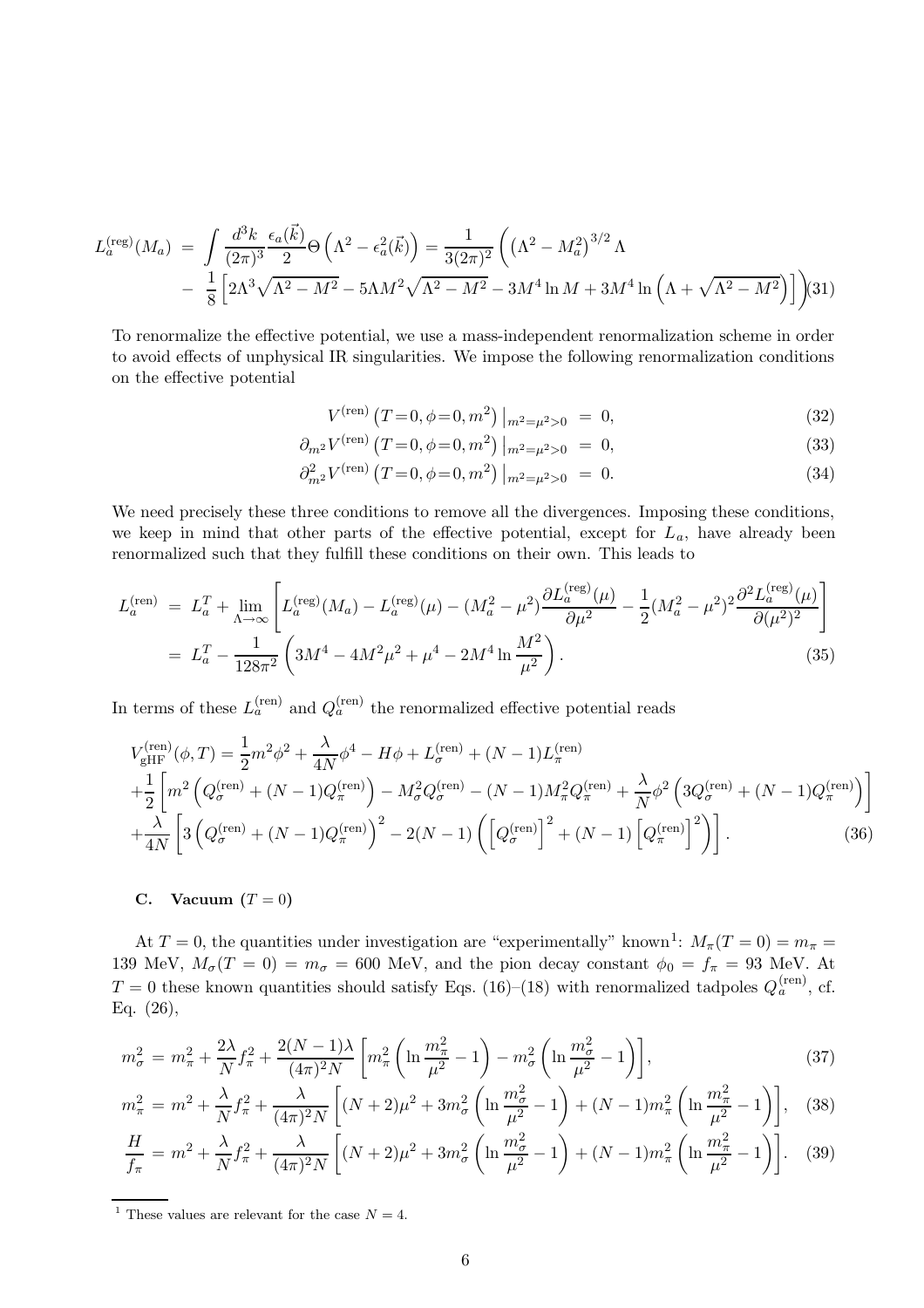In order to make this set of equations consistent, we should put

$$
H = m_{\pi}^2 f_{\pi},\tag{40}
$$

i.e., precisely the same as at the tree level. Then Eqs. (38) and (39) become identical. Now we can solve for the remaining equations, (37) and (38), and express the renormalized quantities  $m^2$  and  $\lambda$  in terms of physical quantities  $m_{\pi}$ ,  $m_{\sigma}$ , and  $f_{\pi}$ 

$$
\lambda = N \left( m_{\sigma}^{2} - m_{\pi}^{2} \right) \left\{ 2f_{\pi}^{2} + \frac{2(N-1)}{(4\pi)^{2}} \left[ m_{\pi}^{2} \left( \ln \frac{m_{\pi}^{2}}{\mu^{2}} - 1 \right) - m_{\sigma}^{2} \left( \ln \frac{m_{\sigma}^{2}}{\mu^{2}} - 1 \right) \right] \right\}^{-1},
$$
\n(41)

$$
-m^{2} = -m_{\pi}^{2} + \frac{\lambda}{N} f_{\pi}^{2} + \frac{\lambda}{(4\pi)^{2} N} \left[ (N+2)\mu^{2} + 3m_{\sigma}^{2} \left( \ln \frac{m_{\sigma}^{2}}{\mu^{2}} - 1 \right) + (N-1)m_{\pi}^{2} \left( \ln \frac{m_{\pi}^{2}}{\mu^{2}} - 1 \right) \right] (42)
$$

The expressions manifestly show that the performed renormalization is  $\mu$ -scale independent in the vacuum. Indeed,  $m^2$  and  $\lambda$  can take any values depending on the choice of the renormalization scale  $\mu$ , while the same observables keep their physical values at any renormalization scale  $\mu$  (within a certain range of  $\mu$ ). In this respect, the gHF approximation is similar to the leadingorder  $1/N$ -approximation, where also both the NG theorem and scale-independent renormalization in the vacuum are fulfilled [19]. The restriction to a certain range is related to the conditions  $\lambda > 0$  and  $m^2 < 0$  which should be met. At the scale  $\mu_0$ , determined by the equation

$$
f_{\pi}^{2} + \frac{(N-1)}{(4\pi)^{2}} \left( m_{\pi}^{2} \ln \frac{m_{\pi}^{2}}{\mu_{0}^{2}} - m_{\pi}^{2} - m_{\pi}^{2} \ln \frac{m_{\sigma}^{2}}{\mu_{0}^{2}} + m_{\sigma}^{2} \right) = 0, (43)
$$

 $\lambda$  and  $m^2$  become singular, cf. Eqs. (41) and (42). Moreover,  $\mu < \mu_0$  implies  $m^2 > 0$  and  $\lambda$  < 0, which defers a spontaneously broken phase and makes the theory unstable because of uncompensated attraction  $(\lambda \phi^4 < 0)$ . Therefore, the range of scale independent renormalization in the vacuum is restricted from below by

$$
\mu > \mu_0. \tag{44}
$$

The situation is completely different within the conventional HF approximation. In that case, physical observables do depend on the renormalization scale and can be reproduced only at a single value of the scale  $\mu^2 = m_{\sigma}^2/e$ , as demonstrated in [19]. The reason of this difference is that the conventional HF approximation of [19] violates the NG theorem at  $H = 0$ . This stems from the fact that the equations for the pion selfenergy and the mean field are not identical in the broken phase and thus leave three nondegenerate equations for three quantities  $m^2$ ,  $\lambda$  and  $\mu$ , from which the  $\mu$  value is unambiguously determined. In our case, this set of equations is degenerate, i.e., the equations for the pion self-energy and the mean field are identical as a consequence of the fulfilled NG theorem. This gives us freedom for an arbitrary choice of  $\mu$ . Thus, we arrive at an important conclusion which concerns all partial resummation schemes applied to the case of spontaneously broken symmetry: a scaleindependent renormalization in the vacuum is possible only if the scheme preserves the NG theorem. This is an important aspect with respect to possible renormalization-group considerations for this type of self consistent approximations.

However, the scale dependence still persists at finite temperature, which is already seen from the analysis of the symmetry-restoration points.

#### D. Symmetry Restoration Points at  $H = 0$

Starting from the broken phase, where  $M_{\pi}^2$  = 0 and  $\phi^2 > 0$ , there exists a temperature range  $T_R \in [T_1, T_2]$ , cf. Fig. 1 below, where the classical field vanishes together with the pion mass

$$
M_{\pi}^{2}(T_{R}) = \phi^{2}(T_{R}) = 0.
$$
 (45)

This precisely occurs, when the two equations (17) and (18) reduce to a single one. Solving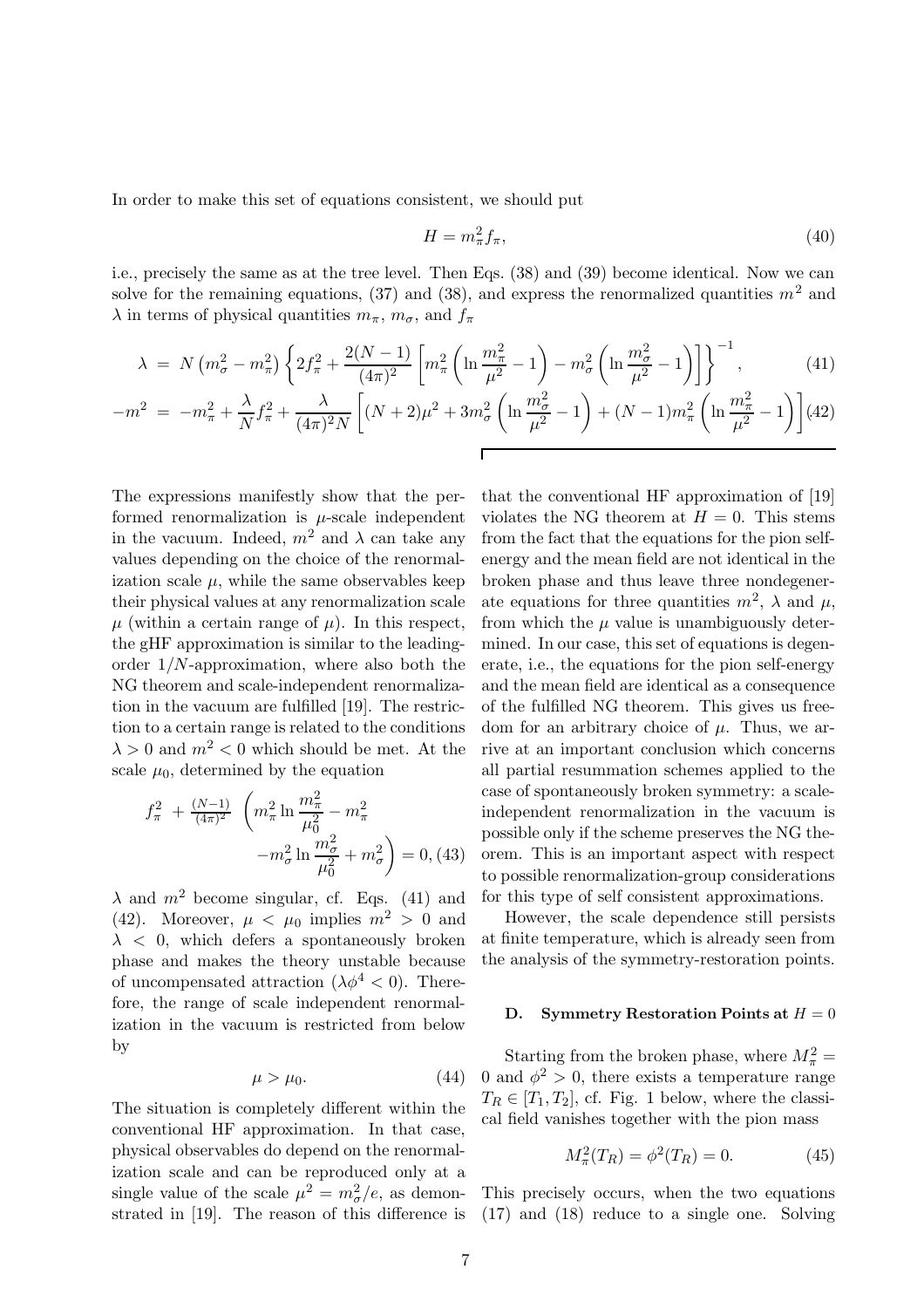for this single equation with renormalized  $Q_a^{(\text{ren})}$ tadpoles (26) gives

$$
T_R^2 = \frac{12}{(N+2)} \left[ \left( 1 + \frac{3}{(N-1)} \frac{M_\sigma^2(T_R)}{m_\sigma^2} \right) f_\pi^2 + \frac{3m_\sigma^2}{(4\pi)^2} \left( \ln \frac{m_\sigma^2}{\mu^2} - 1 \right) \left( 1 - \frac{M_\sigma^2(T_R)}{m_\sigma^2} \right) \right], \quad (46)
$$

where we have used Eqs.  $(41)$  and  $(42)$  to express  $m^2$  and  $\lambda$  in terms of the vacuum mass  $m_{\sigma}$ . Strictly speaking, this is not a solution for  $T_R$ , since the r.h.s. of (46) still depends on  $T_R$ through  $M_{\sigma}^2(T_R)$ . Nevertheless, this expression is already quite simple to analyze.

The lower bound  $T_1$  of condition (45) is of central importance for the phase transition in the conventional HF-approximation [1] but of minor relevance in the gHF-scheme, since it corresponds to the metastable solution, cf. Sect. IV below. It is determined if simultaneously also  $M_{\sigma}^2=0$  occurs

$$
T_1^2 = \frac{12}{(N+2)} \left[ f_\pi^2 + \frac{3m_\sigma^2}{(4\pi)^2} \left( \ln \frac{m_\sigma^2}{\mu^2} - 1 \right) \right]. \tag{47}
$$

It is still  $\mu$ -dependent, in spite of the scaleindependent renormalization in the vacuum. At large  $\mu$ , i.e., above some  $\mu_1$ ,  $T_1^2$  can even become negative, which means that then this solution does not exist.

For the stable solution of the gHF approximation it numerically occurs that  $M_{\sigma}(T_R) \approx m_{\sigma}$ , cf. Ref. [1] and Sect. IV below. This almost removes the  $M_{\sigma}(T_R)$  dependence from the r.h.s. of Eq. (46) and makes the corresponding temperature  $T_2$  almost  $\mu$ -independent

$$
T_2^2 \simeq \frac{12}{(N-1)} f_\pi^2.
$$
\n(48)

This value coincides with that of the naive renormalization [1]. The solution  $T_2$  corresponds to a partial symmetry restoration, since here we still have  $M_{\sigma}(T_2) \neq M_{\pi}(T_2)$  in spite of  $\phi = 0$ .

### IV. RESULTS FOR  $N = 4$

For the numerical calculations we use the following parameters:  $m_{\sigma} = 600$  MeV and  $f_{\pi} =$ 93 MeV. The pion mass is either zero,  $m_{\pi} = 0$ , in the case of exact symmetry, or  $m_{\pi} = 139$  MeV for the approximate symmetry. The general structure of the solutions to the renormalized Eqs.  $(16)$ – $(18)$  is similar to that obtained with the naive renormalization [1] but with extra complications caused by the additional dependence on the renormalization scale  $\mu$ . According to Eq. (43) physically reasonable solutions exits only for  $\mu > \mu_0$ , where  $\mu_0$  as the solution of Eq. (43) equals  $\simeq 200$  MeV for the above specified parameters.

There are several different branches of the solution. Stable and physically meaningful are determined by the principle of maximum pressure, the pressure being given by the effective potential (36)

$$
P = -V_{\text{gHF}}^{\text{(ren)}}(\phi, T) + \text{const.} \tag{49}
$$

Here the constant is determined by the condition that the pressure should vanish for the physical vacuum, i.e., in the spontaneously broken phase, while our renormalization condition  $(32)$  determines  $V_{\text{gHF}}^{(\text{ren})}$  to be zero in the unphysical, symmetric vacuum.

#### A. Exact  $O(4)$  Symmetry

The actual structure of the solution depends on the renormalization scale  $\mu$ . We start with a moderate scale  $\mu = 600$  MeV, i.e., of the order of  $m_{\sigma}$ . The results are presented in Figs. 1–5.

In the narrow temperature range, displayed in Fig. 1, the results are qualitatively similar to those obtained with the naive renormalization [1]. The stable branch starts at  $T = 0$ from the physical vacuum values for the masses and the classical field and crosses the metastable branch at  $T_{\text{cross}} \approx 440 \text{ MeV}$ . In terms of the pressure, they are touching rather than crossing (see Fig. 2). Therefore, no transition from one branch to another occurs at  $T_{\text{cross}}$ . In the broken-symmetry phase, the pion mass equals zero. Then a phase transition of the second order occurs at  $T_2 \simeq 180$  MeV, at which the field becomes zero (see Fig. 3). However, the  $\pi$  and  $\sigma$  masses still differ beyond this transition point. They become equal only after a second phase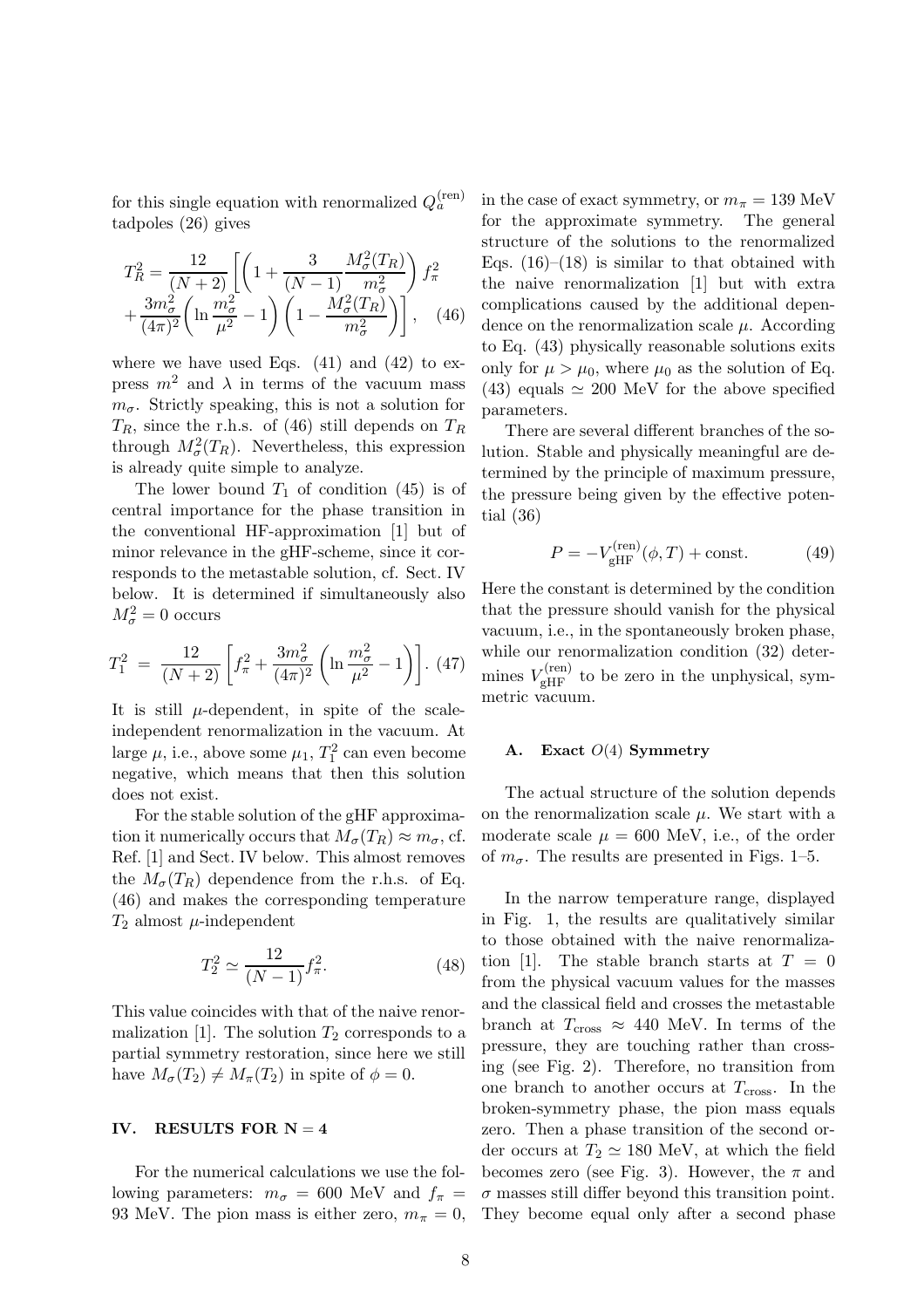

FIG. 1: Meson masses as functions of temperature for  $\mu = 600$  MeV and  $m_{\pi} = 0$  case. Stable branch is presented by solid lines, whereas the metastable one – by dashed lines.



FIG. 2: The same as in Fig. 1 but for the pressure difference between stable and metastable branches.

transition, which is also of second order, at  $T_{\text{cross}}$ . Note that the equal-mass solution above  $T_{\text{cross}}$  is precisely the same as in the conventional HF approximation (cf. Refs. [13, 19]), since the gapless modification term (9) vanishes in this case. The  $T_1$  point proves to be irrelevant for the stable branch. Rather it is the starting point for the metastable branch, which in the range of  $T_1 < T < T_{cross}$  precisely coincides with the solution of the conventional HF approximation [13, 19]. The corresponding field is always zero for this branch. Contrary to the case of the naive renormalization [1], this metastable branch ends at some temperature ( $\approx 650$  MeV).

However, in the wider temperature range, displayed in Fig. 4, we see a significant difference from the results obtained with the naive renor-



FIG. 3: The same as in Fig. 1 but for the field  $\phi$ .



FIG. 4: Meson masses of Fig. 1 but in wider temperature region. The upper metastable branch is displayed by the long-dashed line.

malization [1]. Neither stable nor metastable solutions exist above a certain temperature  $T_{\text{end}}$ which is  $\approx 1.15$  GeV for the considered  $\mu =$ 600 MeV. Let us remind that this solution above  $T_{\rm cross}$  corresponds to the conventional HF approximation. Therefore, it is precisely the same as in previous conventional HF calculations with renormalization [13, 19]. The occurrence of such an end point in the HF approximation was first pointed out by Baym and Grinstein [5].

At  $T_{\text{end}}$ , the stable branch of the solution joins the upper branch. This upper branch at any temperature corresponds to equal masses and zero field, i.e.,  $M_{\pi} = M_{\sigma}$  and  $\phi = 0$ , and hence is also a solution to the conventional renormalized HF approximation. It starts with very high values of masses ( $\approx 3$  GeV) in the vacuum and also ends at  $T_{\text{end}}$ . The vacuum pressure for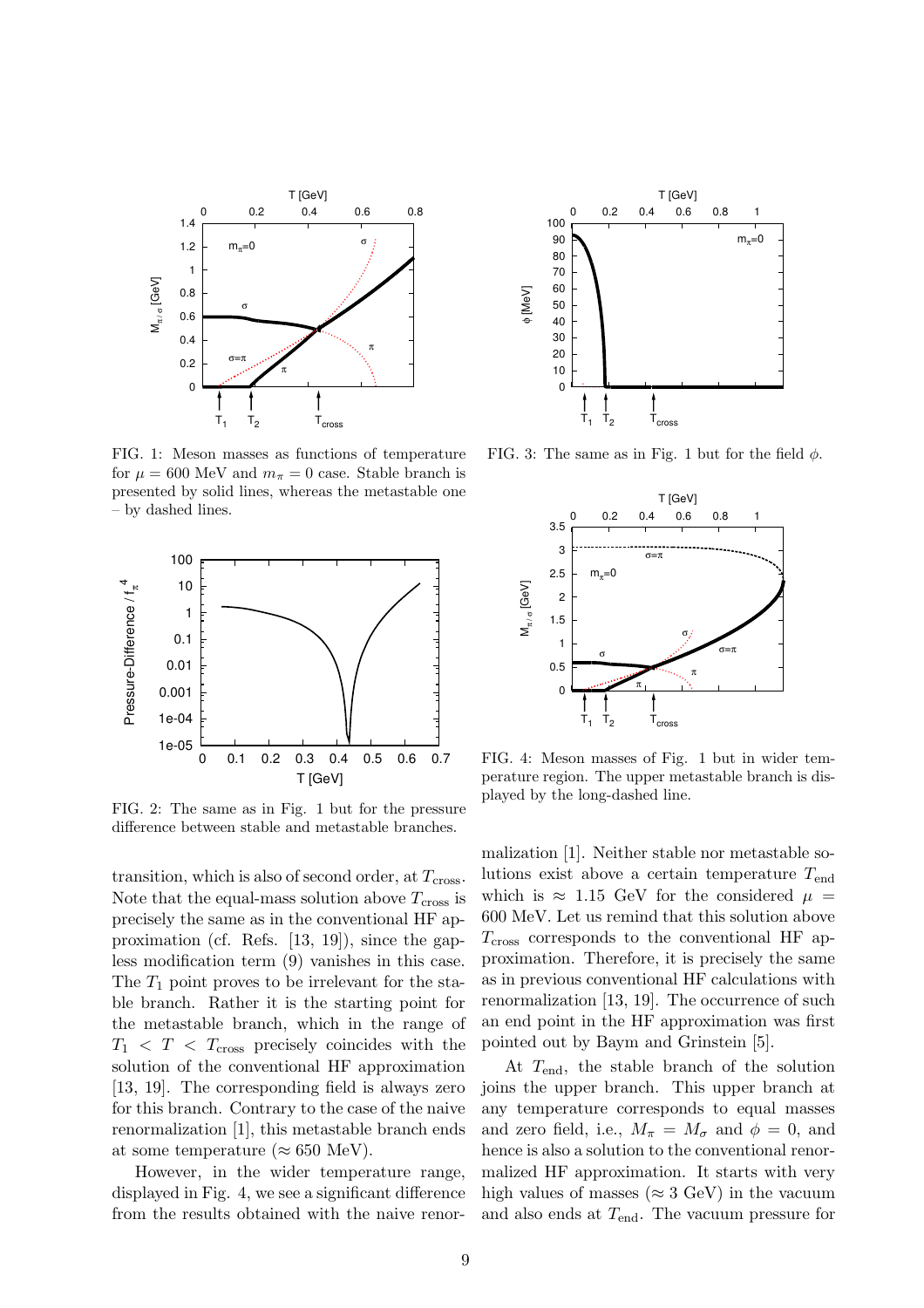

FIG. 5: The same as in Fig. 4 but for the pressure.



FIG. 6: Meson masses as functions of temperature for  $\mu = 1200$  MeV and  $m_{\pi} = 0$  case. Stable branches are presented by solid lines, whereas metastable ones by dashed lines.

this branch, evaluated according to Eq. (49), is rather high (see Fig. 5).

It is important note that for the upper branch and at temperatures near the endpoint the logarithmic terms in the gap equation,  $\alpha$  $\ln(M_{\pi/\sigma}^2/\mu^2)$ , become large. This indicates that at such points the expansion of the  $\Phi$  functional in powers of the renormalized coupling becomes unreliable, because the effective coupling becomes large. Therefore we consider the upper branch not a physically meaningful solution. The same holds true for temperatures close to the endpoint temperature. Such a behavior must be expected for any effective theory and was indeed also observed in Quantum Hadro Dynamics (QHD) in [15].

At larger renormalization scales,  $\mu$ , the global



FIG. 7: Zoomed low-temperature region of Fig. 6.



FIG. 8: The same as in Fig. 6 but for the field  $\phi$ .

pattern of the solution remains qualitatively similar, as seen from Fig. 6. Only  $T_{\text{cross}}$  and  $T_{\text{end}}$ move to higher temperatures. Inspecting the low-temperature region in more detail, cf. Fig. 7, we see that a new metastable solution, which ends already at rather low temperature, appears. This new solution has a nonzero field (Fig. 8) but violates the NG theorem. In addition the metastable solution, which before started at  $T_1$ , now begins at zero temperature, since at  $\mu = 1.2$ GeV we have already  $T_1^2 < 0$ , cf. Eq. (47).

If we take a low value for the scale  $\mu$ , the structure of the stable solution becomes more involved, see Figs. 9–11. In the broken-symmetry sector we still have a massless pion and a nonzero field, see Fig. 10. However, at higher temperatures the metastable branch, displayed by the dotted line, reveals back-bending. This backbended part of the branch turns out to be the most stable one, see Fig. 11. As a result we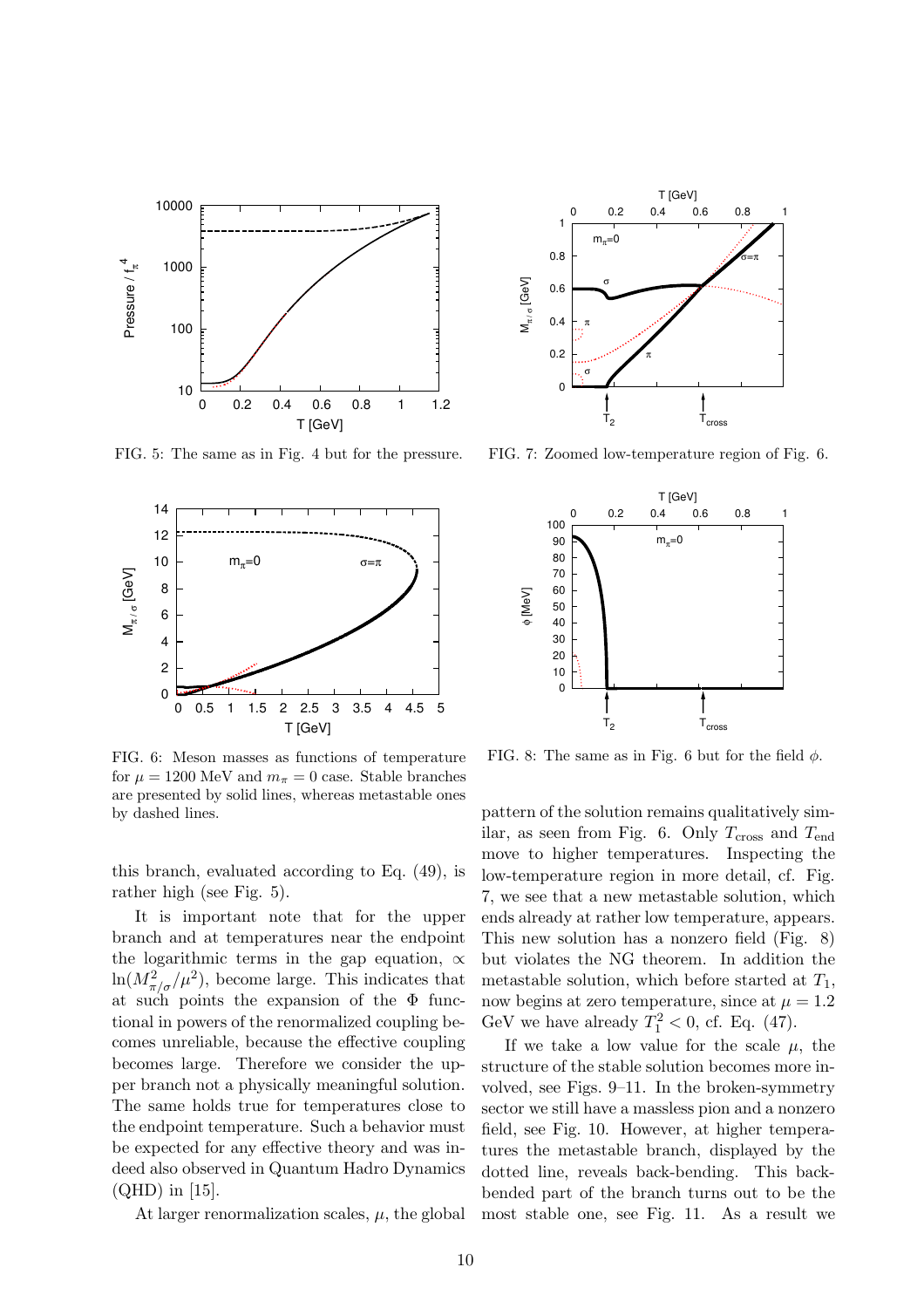

FIG. 9: Meson masses as functions of temperature for  $\mu = 300$  MeV and  $m_{\pi} = 0$  case. Stable branches are presented by solid lines, whereas metastable ones – by dashed lines.



FIG. 10: The same as in Fig. 9 but for the field  $\phi$ .

arrive at a complicated structure for the stable solution, where even the pressure turns out to be discontinuous.

A common feature for all scales is that the point of the first phase transition,  $T_2 \simeq$ 180 MeV, is approximately  $\mu$ -independent and has about the same value as that in the naive renormalization scheme [1]. At the same time, the point of the second phase transition,  $T_{cross}$ , and the end point of the stable solution,  $T_{\text{end}}$ , are essentially  $\mu$ -dependent.

### B. Approximate  $O(4)$  Symmetry

In the case of explicitly broken symmetry  $(m_\pi = 139 \text{ MeV})$ , the structure of solutions at various  $\mu$  scales is similar to that described



FIG. 11: The same as in Fig. 9 but for the pressure.

above for the chiral limit. Even the behavior of metastable branches remains similar. We illustrate the changes on the example of  $\mu =$ 600 MeV, see Figs. 12–14 which looks the most physically appealing and is close to results of the naive renormalization [1]. The main difference from the  $m_{\pi} = 0$  case is that the sequence of two phase transitions is transformed here into a smooth cross-over transition.



FIG. 12: Meson masses as functions of temperature for  $\mu = 600$  MeV and  $m_{\pi} = 139$  MeV case. Stable branches are presented by solid lines, whereas metastable ones – by dashed lines.

# V. CONCLUSION

We have studied a renormalized version of the gapless Φ-derivable HF approximation to the  $\lambda \phi^4$  theory with spontaneous breaking of the  $O(N)$  symmetry, proposed in Ref. [1]. This gHF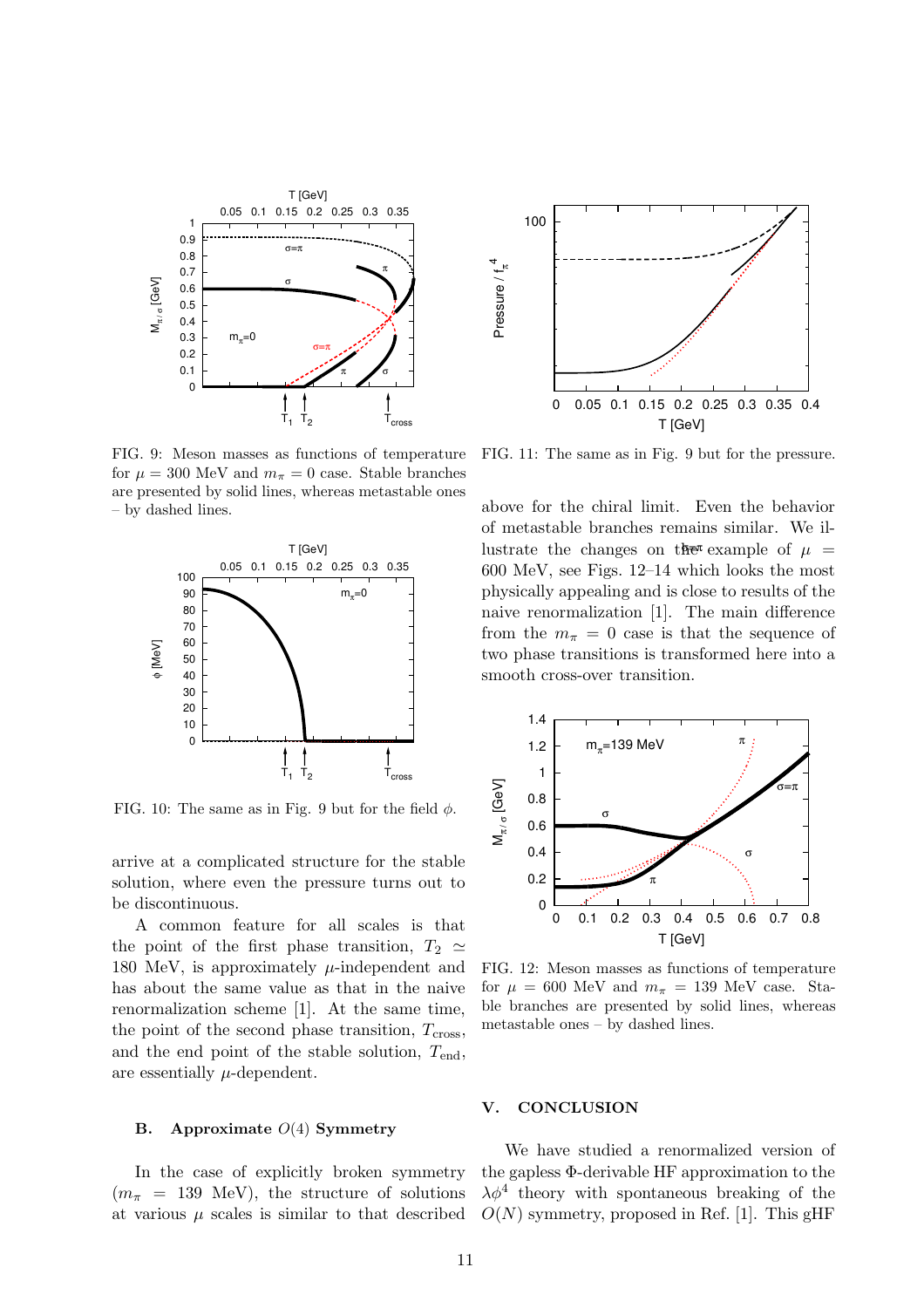

FIG. 13: Meson masses of Fig. 12 but in wider temperature region.



FIG. 14: The same as in Fig. 12 but for the field  $\phi$ .

approximation simultaneously preserves all the desirable features of Φ-derivable approximation schemes (i.e., the validity of conservation laws and thermodynamic consistency) and respects the NG theorem in the phase of spontaneously broken symmetry. This is achieved by adding a correction  $\Delta\Phi$  to the conventional  $\Phi$  functional. The nature of this correction can be understood as follows. The conventional Φ-derivable HF approximation cuts off an infinite series of diagrams, among which are those providing the NG theorem in the phase of spontaneously broken symmetry. By introducing the  $\Delta\Phi$  correction to the HF approximation we take into account a part of those omitted diagrams (at the level of the actual approximation), which restores the NG theorem.

An advantage of the gHF approximation is that it allows for scale-independent renormalization in the vacuum, unlike the conventional HF approximation [19]. The scale independence in the vacuum is a direct consequence of the NG theorem, which makes the equations for the pion self-energy and classical field degenerated. However, even in the gHF approximation, only renormalization scales higher than a certain value  $(\mu_0,$ cf. Eq. (43)) are allowed, in order to ensure stability of the renormalized approximation.

Nevertheless, the scale dependence still persists at finite temperatures. The violation of renormalization-scale independence of Φderivable approximations was shown in [23, 24] from the point of view of the renormalizationgroup  $\beta$  function. There the  $\beta$  function, evaluated from the Φ-functional formalism, was shown to deviate from its perturbative expansion, beginning at orders in the expansion parameter, higher than that explicitly taken in the Φ functional. The reason is the violation of "crossing symmetry" in the sense of [14]: Solving the self-consistent equations of motion corresponds to a partial resummation of diagrams to any order in the expansion parameter (e.g., the coupling constant  $\lambda$  or  $\hbar$ , i.e., the order of loops in perturbative Feynman diagrams) which is necessarily incomplete for any truncation of the Φ functional.

Within our renormalization scheme, it becomes clear that the renormalization-scale dependence at finite temperatures originates from the subtraction of the "hidden subdivergence" of the four-point function inside the self-consistent tadpole loop. As shown in [14], this four-point function consists of a resummation in only one channel, and thus the  $\beta$  function of this resummed four-point function deviates from the correct one at orders higher than contained in the approximation of the Φ-functional, i.e., to  $\mathcal{O}(\lambda^2)$ .

At large scales  $(\mu \geq m_{\sigma})$  the chiral phase transition proceeds similar to that in the naive renormalization scheme [1]. In the case of the exact  $O(N)$  symmetry, it proceeds through a sequence of two second-order phase transitions rather than a single one. In the first transition the mean field vanishes but the meson masses still remain different. The temperature of this phase transition,  $T_2 \simeq 180$  MeV, is approx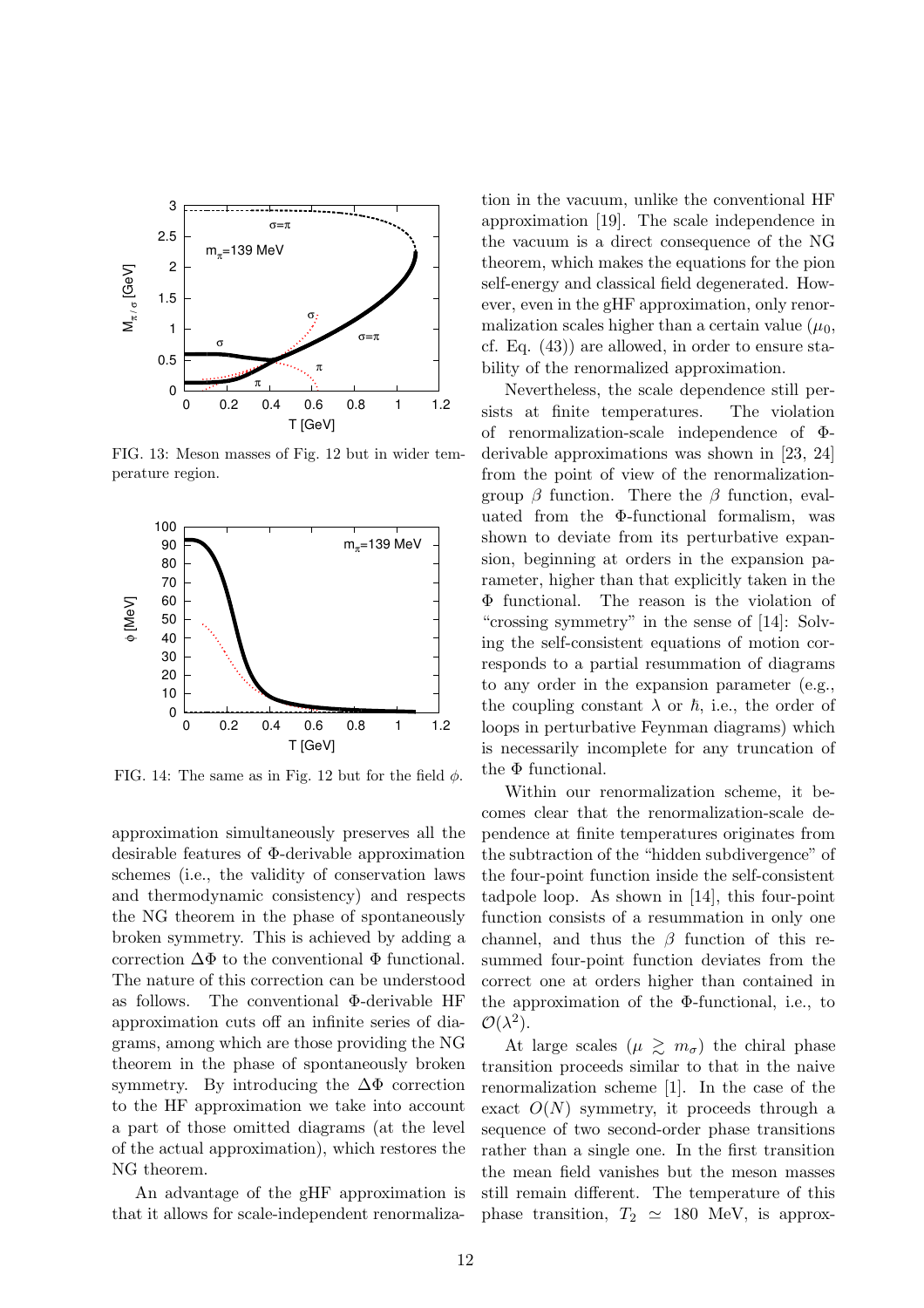imately  $\mu$ -independent and has approximately the same value as that in the naive renormalization scheme [1]. In the second transition also the masses become equal, and the  $O(N)$  symmetry is completely restored. The corresponding temperature,  $T_{\text{cross}}$ , turns out to be essentially  $\mu$ -dependent. When the  $O(N)$  symmetry is explicitly violated, the sequence of two phase transitions is transformed into a smooth cross-over transition. Moreover, at  $\mu \simeq m_{\sigma}$  the results are even qualitatively close to those obtained with the naive renormalization [1]. At small scales (say  $\mu \lesssim m_{\sigma}/2$ ), the phase structure becomes very complicated, however still respecting the NG theorem in the phase of spontaneously broken symmetry.

Another result concerns both the conventional renormalized HF and gHF approximations, which in fact are identical in the phase of restored  $O(N)$  symmetry. There exists an end point of the solution, i.e., a temperature  $T_{\text{end}}$  above which there are no solutions to the gap equations. The occurrence of such an end point in the HF approximation was first pointed out by Baym and Grinstein [5] and is caused by the dominant role of  $\ln(M^2/\mu^2)$  terms in the gap equations, which originate from the renormalization procedure. The dominant behavior of the  $\ln(M_{\pi/\sigma}^2/\mu^2)$  terms signals a breakdown of the HF approximation and the need to include higher-order corrections into the Φ functional [5]. Another interesting question is whether one can find a renormalization-group improved Φ-derivable approximation to cure this problem. We have found that at low scales (like  $\mu \lesssim m_{\sigma}/2$ , the end point appears at rather low temperatures, leaving almost no room for the HF (as well as gHF) approximation in the phase of restored  $O(N)$  symmetry. At the same time, at  $(\mu \gtrsim m_{\sigma})$ , the end point moves to rather high energies  $T_{\text{end}} \gtrsim 1.2 \text{ GeV}$ , hence allowing this approximation at least at  $T \lesssim 1$  GeV.

Summarizing, we have found that the gHF approximation is certainly advantageous as compared to the conventional HF one, since it respects the NG theorem and allows scaleindependent renormalization in the vacuum. These properties are closely interrelated. They both require that the set of equations of motion are degenerate in the phase of spontaneously broken symmetry. Nevertheless, there still are serious problems with the renormalization of Φderivable approximations for a theory with a spontaneously broken symmetry. At finite temperatures the predictions of renormalized gHF approximations essentially depend on the renormalization scale, contrary to the case of the renormalized perturbation theory. In this respect, the gHF approximation becomes similar to the leading-order  $1/N$ -approximation, where also both the NG theorem and scale-independent renormalization in the vacuum hold true [19]. However, in view of the medium-independent renormalization performed in accordance with Refs. [13, 14, 16], this scale-dependence at finite temperatures cannot be already interpreted as an artifact of temperature-dependent counter terms. It may turn out that this scale dependence is a consequence of triviality of the  $\lambda \phi^4$ theory [25] which, when it is renormalized, therefore requires an external scale to serve for a scale, below which it can be used as an effective field theory to describe the low-energy phenomenology.

#### Acknowledgments

We are grateful to B. Friman and D.N. Voskresensky for useful discussions. One of the authors (Y.I.) acknowledges partial support by the Deutsche Forschungsgemeinschaft (DFG project 436 RUS 113/558/0-2), the Russian Foundation for Basic Research (RFBR grant 03-02-04008) and Russian Minpromnauki (grant NS-1885.2003.2). H.v.H. acknowledges partial support by the U.S. National Science Foundation under grant PHY-0449489 and by the Alexander von Humboldt Foundation as a Feodor-Lynen fellow.

- [1] Yu. B. Ivanov, F. Riek, and J. Knoll, Phys. Rev. D 71, 105016 (2005) [hep-ph/0502146].
- [2] J. M. Luttinger and J. C. Ward, Phys. Rev. 118,